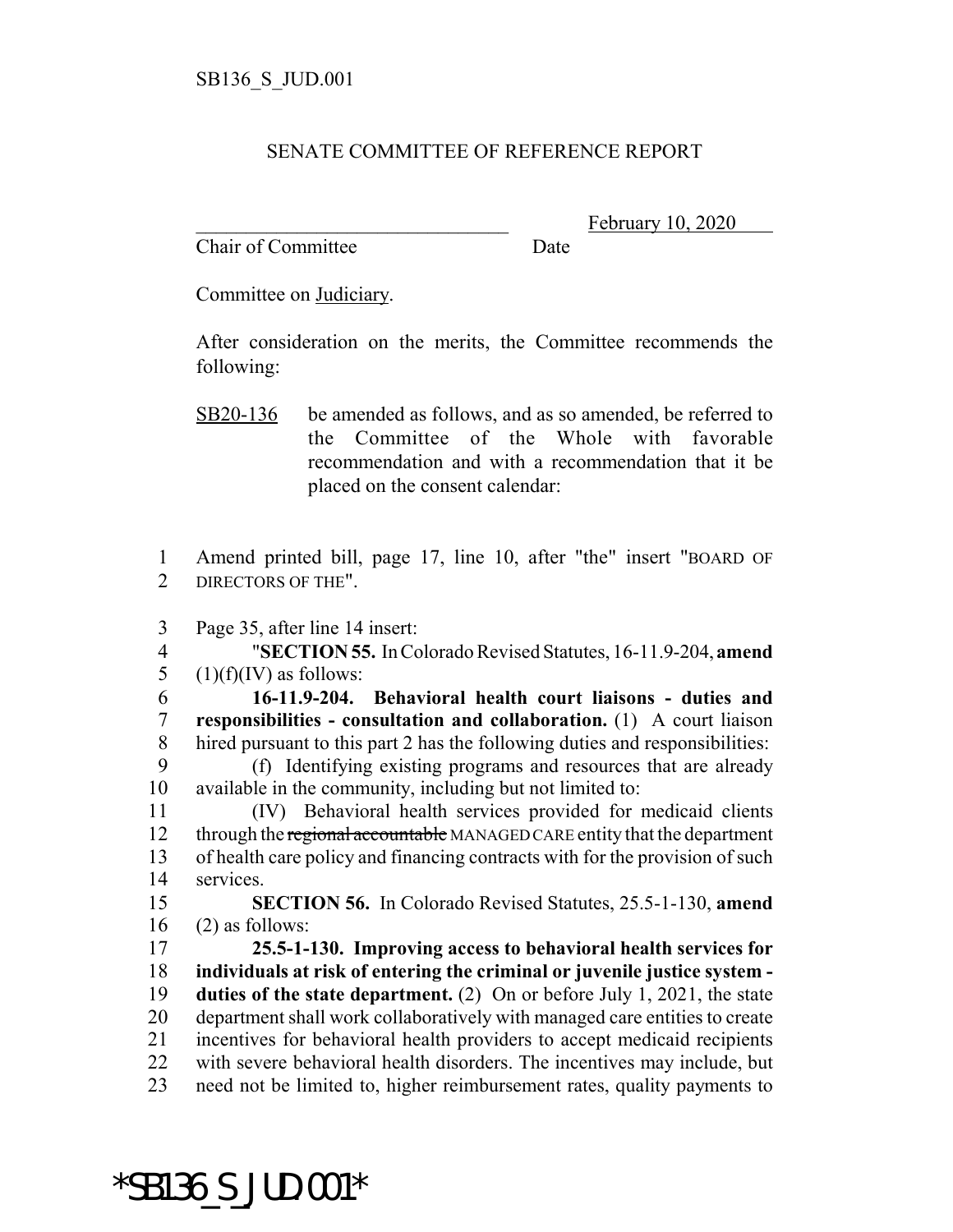1 regional accountable MANAGED CARE entities for adequate networks, establishing performance measures and performance improvement plans related to network expansion, transportation solutions to incentivize medicaid recipients to attend health care appointments, and incentivizing providers to conduct outreach to medicaid recipients to ensure that they are engaged in needed behavioral health services, including technical assistance with billing procedures. The state department may seek any federal authorization necessary to create the incentives described in this subsection (2).

 **SECTION 57.** In Colorado Revised Statutes, 27-63-104, **amend** (2)(b) as follows:

 **27-63-104. Community behavioral health safety net system advisory body - creation - membership - repeal.** (2) **Safety net system comprehensive proposal.** (b) The department and advisory body shall solicit feedback from community stakeholders and engage community stakeholders when developing the proposal described in subsection (2)(a) of this section, including direct engagement of consumers and consumers' families, managed service organizations, health care providers, regional 19 accountable MANAGED CARE entities, community mental health centers, and substance use disorder services providers.

 **SECTION 58.** In Colorado Revised Statutes, 33-1-125, **amend**  $22 \quad (3)(b)(I)$  as follows:

 **33-1-125. Colorado nongame conservation and wildlife restoration cash fund - creation - disbursement of money - wildlife rehabilitation grant program - authority and board created - process - report - definitions.** (3) (b) (I) Except as provided in subsection  $(3)(b)(H)$  of this section, Appointments to the board are for three-year terms. Each member serves at the pleasure of the director and continues in office until the member's successor is appointed and qualified. The director shall make the initial appointments to the board no later than September 1, 2017.

 **SECTION 59.** In Colorado Revised Statutes, 33-9-101, **amend** 33 (3)(e)(I); and **repeal** (3)(f) as follows:

 **33-9-101. Commission - creation - composition - terms - vacancies - removal - meetings - strategic plan - legislative declaration.** (3) (e) (I) Except as provided in paragraph (f) of this 37 subsection  $(3)$ , Terms of members serving pursuant to paragraph  $(b)$  of 38 subsection  $(2)$  SUBSECTION  $(2)(b)$  of this section are for four years.

 (f) (I) Initial appointments of voting members of the commission 40 are as follows: Two members to serve until July 1, 2013; three members 41 to serve until July 18, 2014; three members to serve until July 18, 2015; 42 and three members to serve until July 18, 2016. All subsequent

\*SB136 S JUD.001\*  $-2$ -